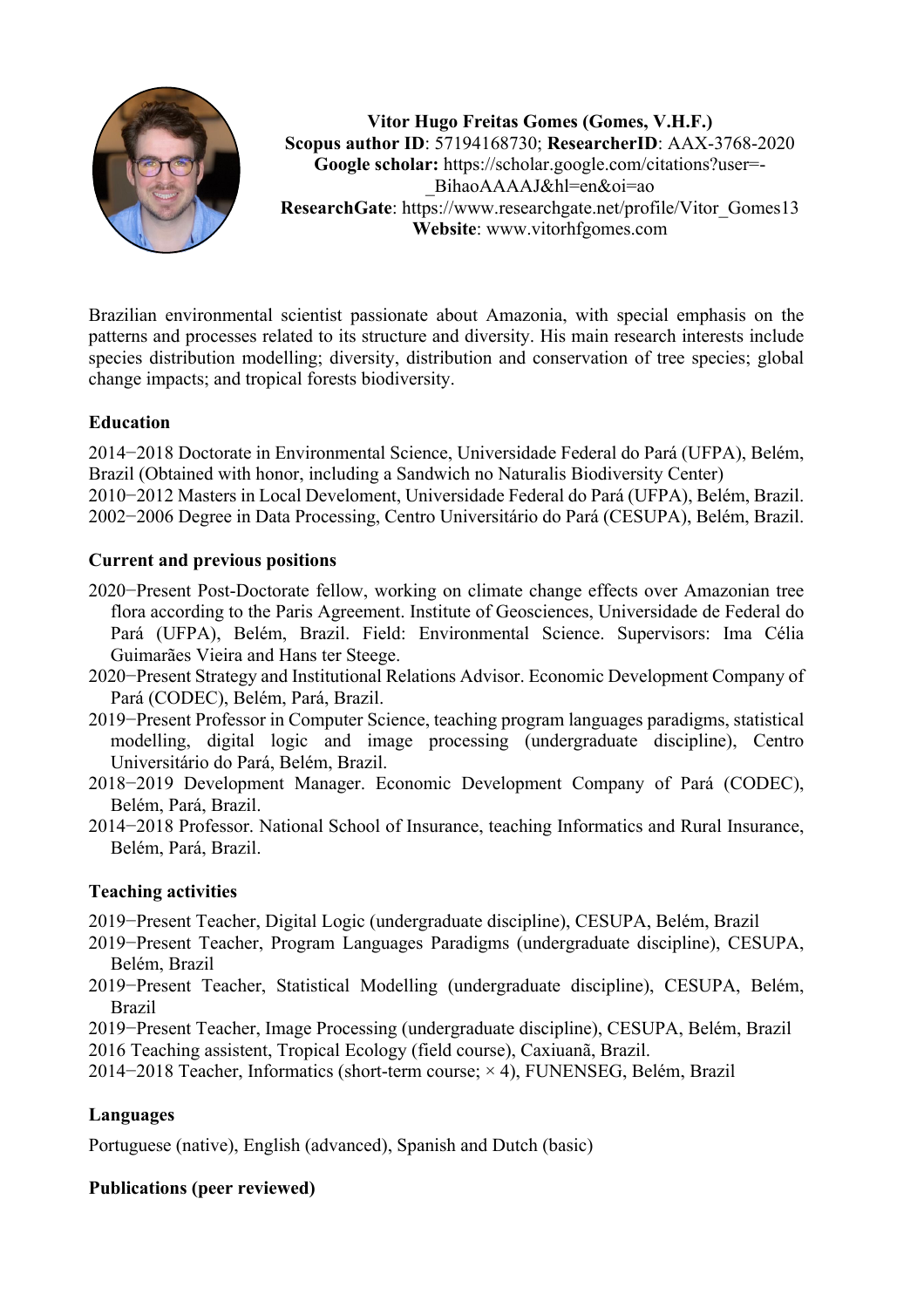Six articles published in peer-reviewed journals that together have attracted 66 citations in Scopus (Google Scholar: H-index: 5, Citations: 134). Three publications as first author date back to the Doctorate, and all chapters of the thesis were published in high-impact journals: *Nature Climate Change*, *Journal of Biogeography*, *Scientific Reports* and *Ecology*, showing the capacity of scientific production and dissemination. The track records include the publication of new scientific method, and others analysing and discussing field data of various nature. The production directly related to scientific collaborations with ATDN (Amazon Tree Diversity Network), and there are manuscripts in preparation to be submitted to scientific journals (see details in the ' Manuscripts in preparation' section). The list of publications is in decreasing data of publication, their context and the contribution are presented below. When cited as 'Lead author', it means that there were main responsibilities regarding the conception of the idea, data analysis and writing of the manuscript.

- Ter Steege, H.; Prado, P. I.; de Lima, R. A.; Pos, E.; de Souza Coelho, L.; **Gomes, V. H. F.**; ... & Phillips, O. L. (2020). Biased-corrected richness estimates for the Amazonian tree flora. *Scientific Reports*, 10(1), 1-13.
- **Gomes, V. H. F.**; Mayle, F. E.; Gosling, W. D.; Vieira, I. C. G.; Salomão, R. P.; ter Steege, H. Modelling the distribution of Amazonian tree species in response to long‐term climate change during the Mid‐Late Holocene. *Journal of Biogeography*. 2020; 47: 1530– 1540
- Salomão, R. P.; Hage, A. L. F.; Brienza Júnior, S.; Salomão, G. N.; **Gomes, V. H. F**. Espécies estruturantes para a restauração florestal de áreas mineradas. *Brazilian Journal of Development*, v. 5, p. 876-886, 2019.
- Salomão, R. P.; **Gomes, V. H. F**.; Brienza Júnior, S.; Salomão G. N.; Hage, A. L. F. Indicadores de sustentabilidade da restauração florestal em áreas mineradas na Amazônia. *Brazilian Journal of Development*.; v. 5, p. 1251-1259, 2019.
- Ter Steege, H.; Henkel, T. W.; Helal, N.; Marimon, B. S.; Marimon-Junior, B. H.; **Gomes, V. H. F.**; ... & Salomão, R. P. (2019). Rarity of monodominance in hyperdiverse Amazonian forests. *Scientific reports*, 9(1), 1-15.
- **Gomes, V. H. F.**; Vieira, I. C.; Salomão, R. P.; & ter Steege, H. (2019). Amazonian tree species threatened by deforestation and climate change. *Nature Climate Change*, 9(7), 547-553.
- **Gomes, V. H. F.**; IJff, S. D.; Raes, N.; Amaral, I. L.; Salomão, R. P.; de Souza Coelho, L.; ... & Guevara, J. E. (2018). Species Distribution Modelling: Contrasting presence-only models with plot abundance data. *Scientific reports*, 8(1), 1-12.
- Ter Steege, H.; Sabatier, D.; Mota de Oliveira, S.; Magnusson, W. E.; Molino, J. F.; **Gomes, V. H. F**.; ... & Salomão, R. P. (2017). Estimating species richness in hyper‐diverse large tree communities. *Ecology*, 98(5), 1444-1454.
- Salomão, R. P.; Santana, A. C.; Brienza Júnior, S.; **Gomes, V. H. F.** Análise fitossociológica de floresta tropical primária densa da Amazônia e determinação de espécies-chave através de análise multivariada. *Boletim do Museu Paraense Emilio Goeldi - Ciencias Naturais*, v. 07, p. 57-102, 2012.

#### **Manuscripts submitted and in preparation**

- Correa, D. F.; Stevenson, P. R.; Umaña, M. N.; Coelho, L. S.; Lima, D. A.; **Gomes, V. H. F.;** ... & ter Steege, H. Dispersal agents and niche differentiation shape the structure of plant dispersal systems in Amazonian forests. Role: Co-author. Context: Publication related to an independent collaboration of the ER in the ATDN. Manuscript with co-authors for final review. To be submitted until October.
- **Gomes, V. H. F.**; Vieira, I. C. G.; Gianinni, T. C.; ter Steege, H. Climate change effects over Amazonian tree flora according to the Paris Agreement. Manuscript in preparation. To be submitted to *Science*.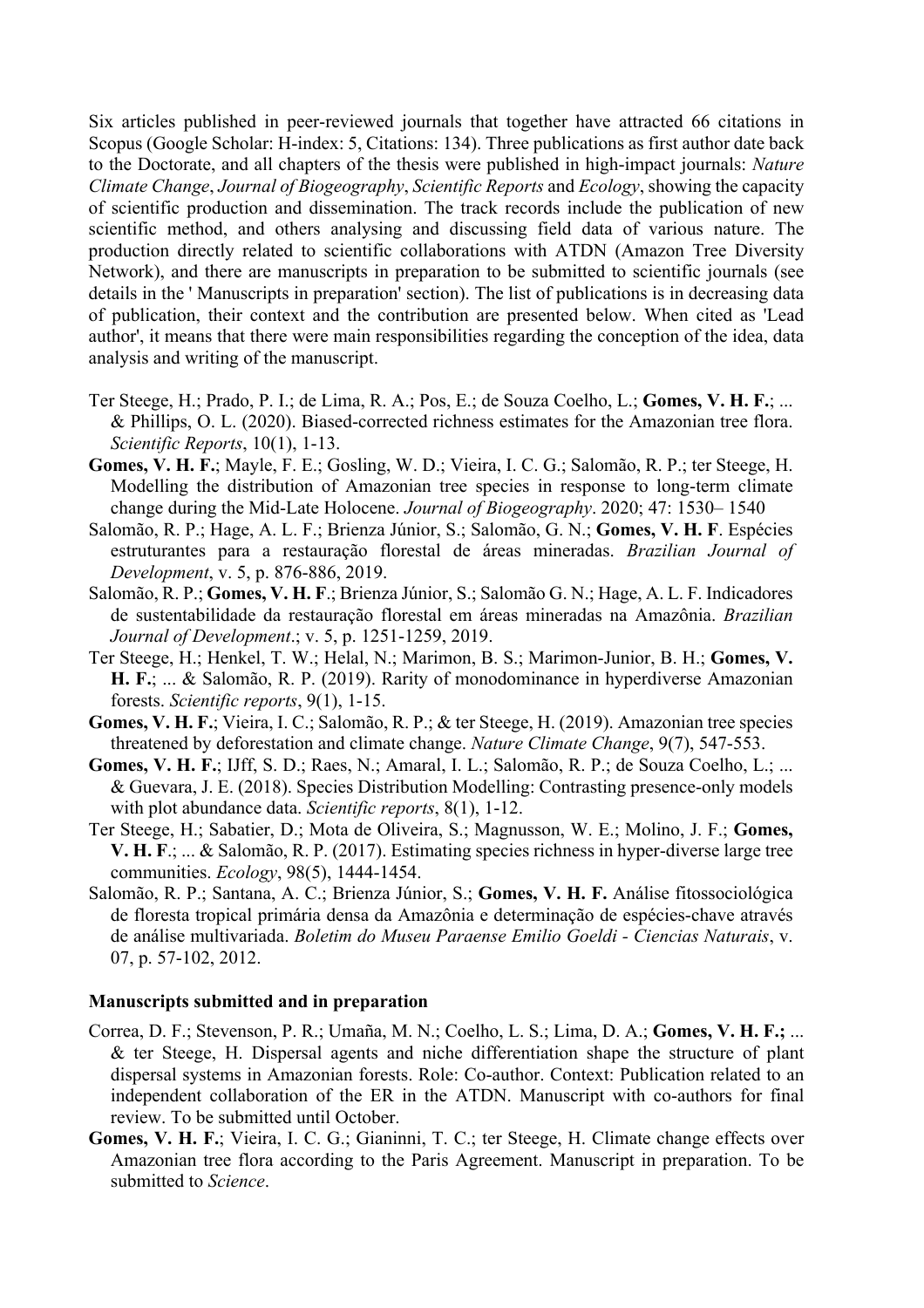#### **Book chapters**

- **Gomes, V. H. F.;** Salomão, R. P.; Amaral, D. D.; Hage, A. L. F. 2018. A megadiversidade arbórea da Amazônia e a domesticação das espécies. In: O Jornal. (Org.). Anuário do Pará 2019-2020, v. 9, p. 1048-1053.
- **Gomes, V. H. F.**; Salomão, R. P.; ter Steege, H.; Lage, A. L. F. 2016. Biodiversidade invisível: o desafio da descoberta de milhares de novas espécies arbóreas da Amazônia. Anuário do Pará 2016-2017, v. 7, p. 807-810.
- Salomão, R. P.; **Gomes, V. H. F.;** Rosa, N. A.; Precinato, R. S. 2015. Evolução da dinâmica do reflorestamento e da regeneração natural em área de restauração florestal. In: Salomão, R. P. (Org.). Restauração florestal de precisão: dinâmica e espécies estruturantes. 1ed.Saarbücken, Deutschland: Novas Edições Acadêmicas, v. 1, p. 186-220.

#### **Translations**

ter Steege, H.; Vaessen, R. W.; Cárdenas-López,D.; Sabatier, D.; Antonelli, A.; Oliveira, S. M. Pitman, N.; Jørgensen, P. M.; Salomão, R. P. & **Gomes, V. H. F.** 2017. A descoberta da flora arbórea da Amazônia com uma lista atualizada de todos os taxa arbóreos conhecidos. *Boletim do Museu Paraense Emílio Goeldi. Ciências Naturais* 11(2): 231-261. Translated from *Scientific Reports* 6: 29549. DOI: http://dx.doi.org/10.1038/srep29549, under Creative Commons Attribution 4.0.

#### **Reviews activities**

- 2020 MSc jury member, Tropical Botany Program, Rural Federal University of Amazonia, Belém, Brazil.
- 2019 MSc jury member, Environmental Sciences Program, University of the State of Pará, Belém, Brazil.
- 2019 MSc jury member, Tropical Botany Program, Rural Federal University of Amazonia, Belém, Brazil.
- 2019-2020 Reviewer of 5 manuscripts in the following peer reviewed journals: Nature Climate Change, Annals of Forest Science, Biodiversity and Conservation, Environmental Conservation and Plant Ecology and Diversity.

### **Inter-disciplinary activities**

- 2015-2017 Invited expert, Development and availability of free software access for restoration of degraded legal reserve (arl) and permanent preservation (app) areas in Amazonia.
- 2010-2015 Invited expert, Monitoring of environmental programs in the biotic environment of Alcoa, Juruti, Brazil.
- 2010 Invited expert, Ecological-economic Zoning of the State of Pará, Belém, Brazil. Role: Responsible for data of the expansion and recovery of ecological-economic macrozoning in the State of Pará.